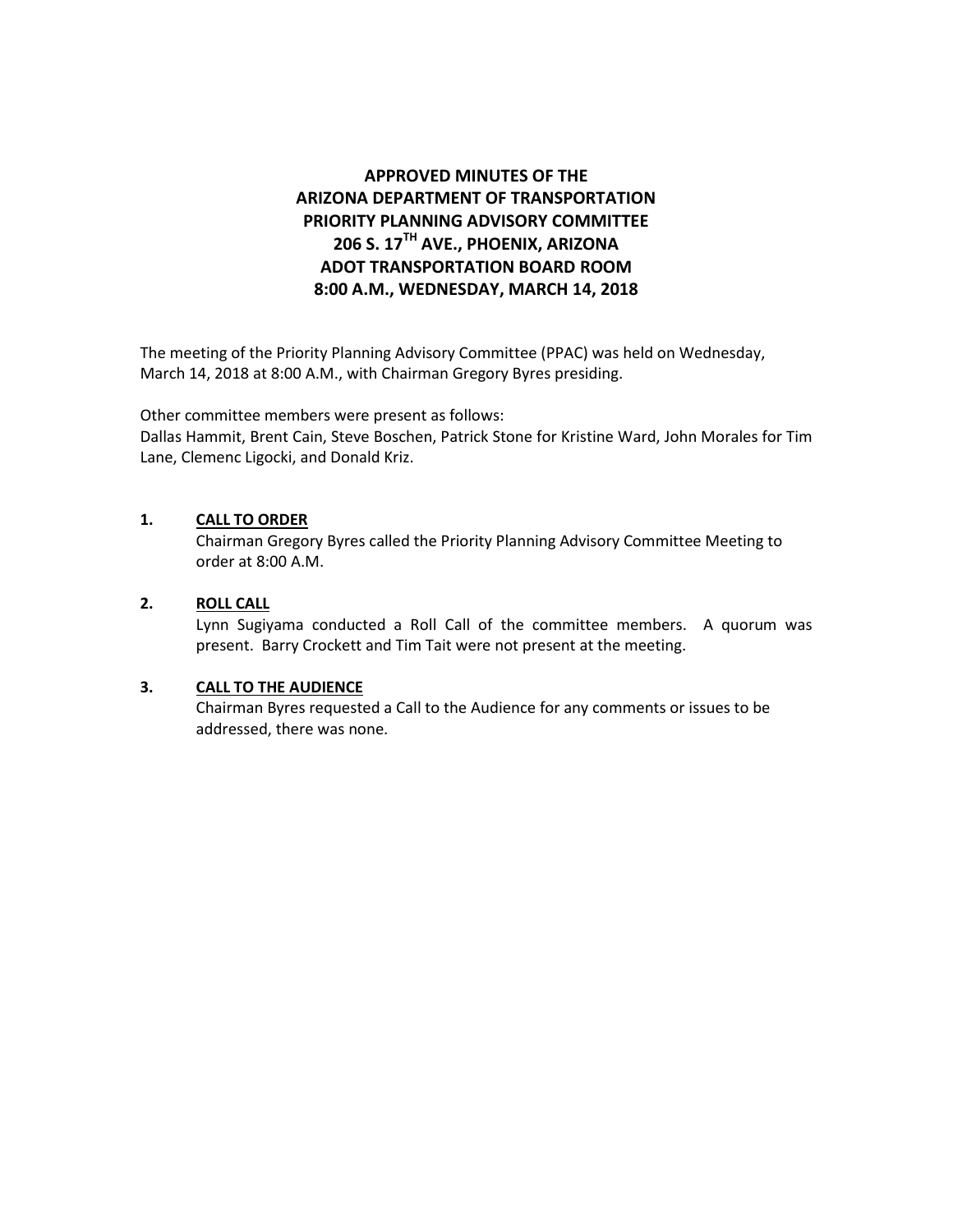FY 2018 – 2022 Transportation Facilities Construction Program – Project Modifications Discussion and Possible Action

## **Adam McGuire presented Item 4a.**

| 4-a. |                            | ROUTE NO: US 93 @ MP 116.0                     | Page    |
|------|----------------------------|------------------------------------------------|---------|
|      | COUNTY:                    | Mohave                                         |         |
|      | DISTRICT:                  | Northwest                                      |         |
|      | SCHEDULE:                  | FY 2018                                        |         |
|      | SECTION:                   | Carrow – Stephens                              |         |
|      | <b>TYPE OF WORK:</b>       | Construct 4-Lane Divided Highway               |         |
|      | PROGRAM AMOUNT:            | New Project                                    |         |
|      | <b>PROJECT MANAGER:</b>    | Adam McGuire                                   |         |
|      | PROJECT:                   | H823201R, tem #10413, ADOT TIP 3752            |         |
|      | REQUESTED ACTION:          | Establish the new sub-phase for \$7,000 in the |         |
|      |                            | Highway Construction Program. Funds are        |         |
|      |                            | available from the FY 2018 Engineering         |         |
|      |                            | Support Fund #70018.                           |         |
|      | <b>NEW PROGRAM AMOUNT:</b> |                                                | S 7.000 |

**Chairman Byres called for a motion to approve Item 4-a. Dallas Hammit made the motion to approve. Steve Boschen seconded the motion. The motion carried unanimously.**